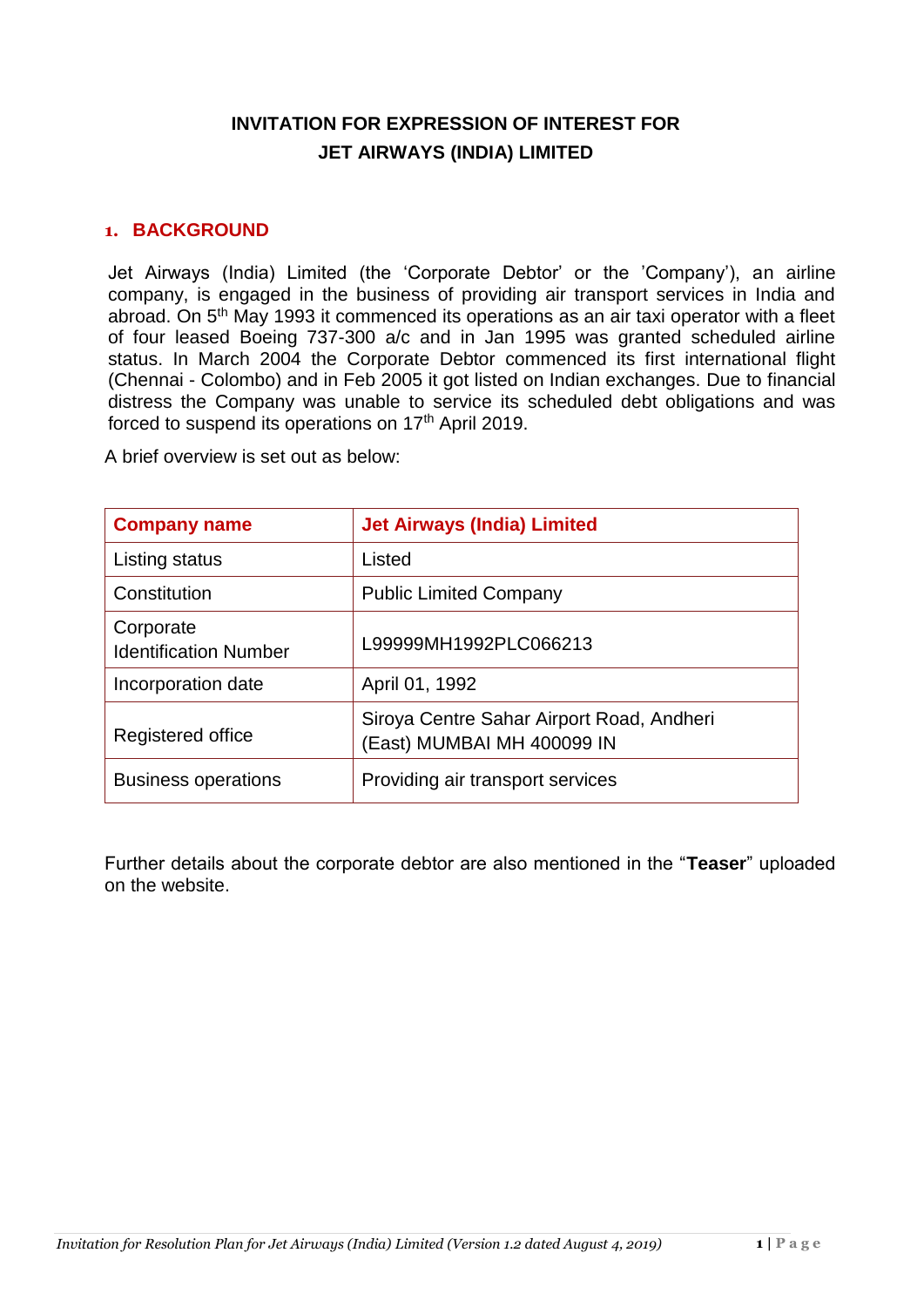The brief particulars of the invitation for Expression of Interest ("**EOI**"), published in accordance with regulation 36A(2) of the Insolvency and Bankruptcy Board of India (Insolvency Resolution Process For Corporate Persons) Regulations, 2016 in relation to the timelines for submission of Expression of Interest are set out below:

| <b>S. No.</b> | <b>Particulars</b>                                                     | <b>Date</b>                                                                    |
|---------------|------------------------------------------------------------------------|--------------------------------------------------------------------------------|
| 1             | <b>Insolvency Commencement Date for Jet</b><br>Airways (India) Limited | June 20, 2019                                                                  |
| 2             | Date of publication of invitation for<br>expression of interest        | July 20, 2019<br>further extended by<br>advertisement dated<br>August 04, 2019 |
| 3             | Last date for submission of expression of<br>interest                  | August 10, 2019                                                                |

## **2. TRANSACTION PROCESS**

The transaction process for the Corporate Debtor as aforesaid shall follow the following steps:

- a) Submission of EoI(s) along with all relevant documents (as per formats provided in this document) by Prospective Resolution Applicants ("**PRAs**") (August 10, 2019)
- b) Shortlisting of eligible PRAs ("**Eligible PRAs**") by the Resolution Professional ("**RP**")
- c) Issue of provisional list of Eligible PRAs ("**Provisional List**") (August 13, 2019)
- d) Objections to Provisional List to be submitted (August 18, 2019)
- e) Issuance of final list of Eligible PRAs ("**Final List**") to the CoC (August 21, 2019)
- f) Circulation of Information Memorandum ("**IM**"), Evaluation Matrix ("**EM**") and Request for Resolution Plan ("**RFP**") (August 13, 2019)
- g) Payment of fees by Eligible PRAs for access to Virtual Data Room ("**VDR**") amounting to INR 10 lakhs + Applicable Taxes
- h) Access to VDR provided to Eligible PRAs (please refer to Annexure F for process and guidelines on VDR access and conduct of due diligence by prospective RAs).
- i) Submission of Resolution Plan(s) by RAs along with and all relevant documents to be specified in the RFP document (to be released in due course).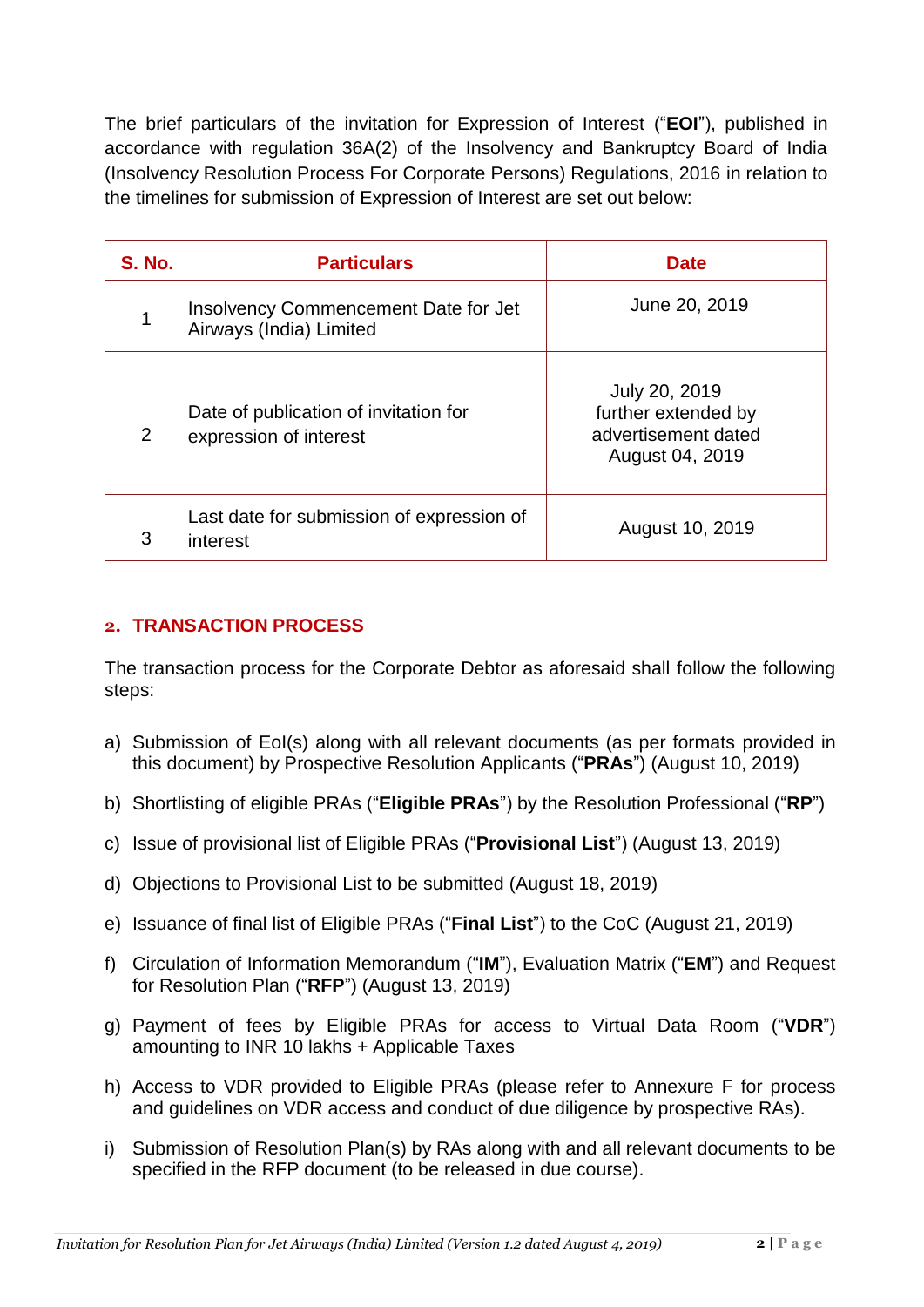## **3. INVITATION FOR EXPRESSION OF INTEREST:**

- a. EoI in the format set out in Annexure 'A' is invited in a plain sealed envelope labelled "Expression of Interest for Jet Airways (India) Limited".
- b. Applicants must meet the Eligibility Criteria set out as Annexure 'B'.
- c. Applicants must submit the EoI along with the supporting documents set out as Annexure 'C'.
- d. Applicants must submit the details set out in Annexure 'D'.
- e. Applicants must submit the power of attorney set out in 'Annexure G' in case applicants constitute a consortium.
- f. Applicants (including consortium members) must submit the undertaking set out in 'Annexure E'.
- g. A soft copy of EoI along with annexures stated above shall be mailed to: Fly.Jetairways@in.gt.com.
- h. Applicant shall submit the plain sealed envelope containing a complete set of the documents for the EoI in hard copy stated above, to the below mentioned address by speed post/ registered post or by hand delivery to an authorised representative of the resolution professional.

**Ashish Chhawchharia Resolution Professional Jet Airways (India) Limited, Siroya Centre, Sahar Airport Road, Andheri (East), Mumbai – 400099**

i. EoIs not fulfilling the above conditions are liable to be disqualified without any further communication.

# **NOTE**

- 1) The resolution professional ("**RP**") and the committee of creditors ("**CoC**") have the right to cancel or modify the process without assigning any reason and without any liability. This is not an offer document and is issued with no commitment. Applicants should regularly visit the website of the Company, <http://www.jetairways.com/insolvencyproceedings/> to keep themselves updated on clarifications/ amendments/ time-extensions, if any.
- 2) The RP and the CoC reserve the right to withdraw the invitation for EoI and change or vary any part thereof at any stage and also reserve the right to disqualify any potential bidder, without assigning any reason and without incurring any liability, should it be so necessary at any stage.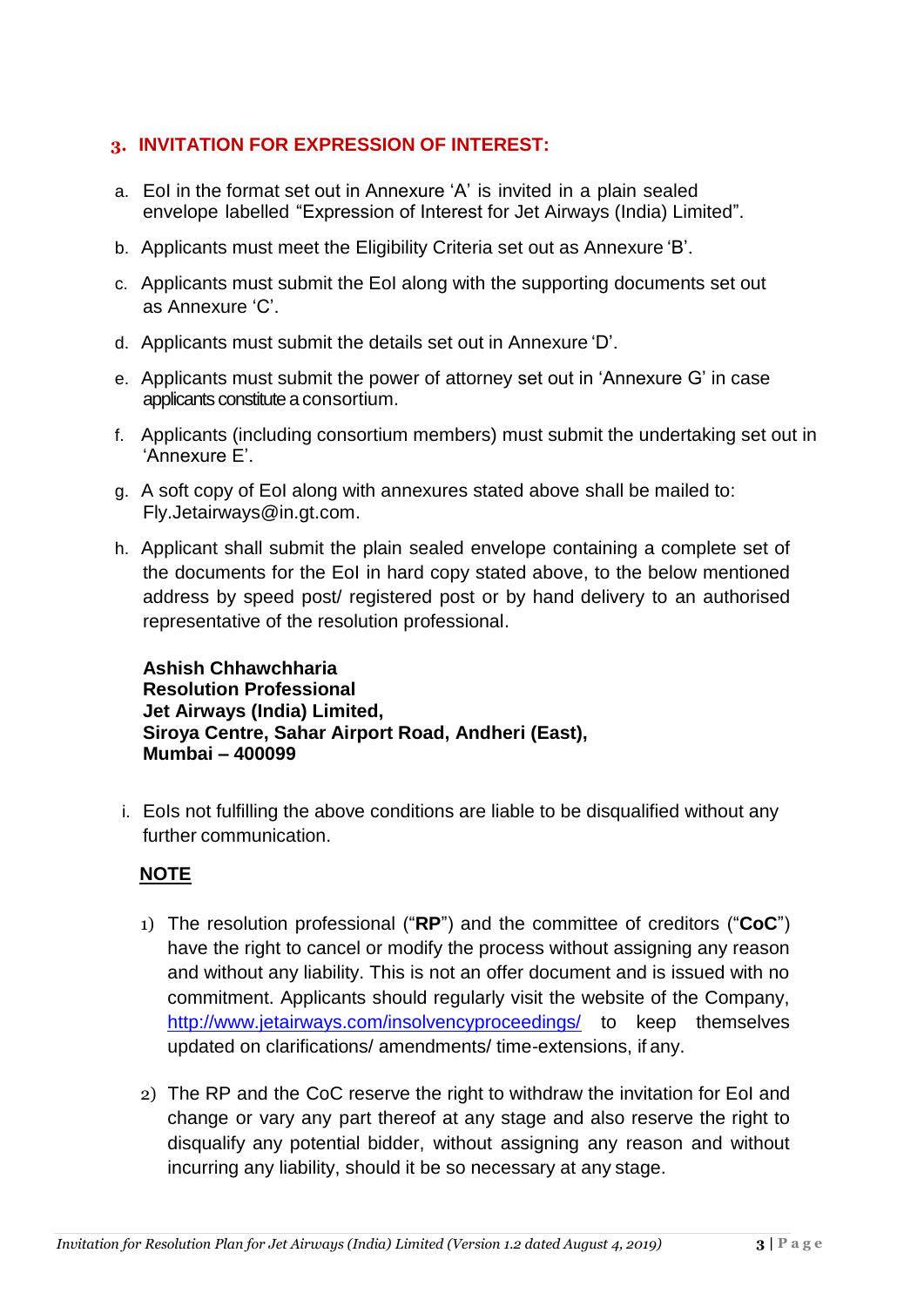- 3) No oral conversations or agreements with the RP, advisor to the RP or any official, agent or employee of the RP, the Company or any member of the CoC shall affect or modify any terms of this invitation for EoI.
- 4) Neither the PRAs nor any of representatives of the PRAs shall have any claims whatsoever against the RP or any member of the CoC or any of their directors, officials, agents, advisors or employees arising out of or relating to this invitation for EoI.
- 5) By submitting an EoI, each PRA shall be deemed to acknowledge that it has carefully read the entire invitation for EoI and has fully informed itself as to all existing conditions and limitations.

Signed/-

# **Ashish Chhawchharia**

Resolution Professional (IBBI/IPA-001/IP-P00294/2017-18/10538)

Email: [RP.Jetairways@in.gt.com](mailto:RP.Jetairways@in.gt.com)

Registered address of IP with IBBI: Grant Thornton 10C Hungerford Street, Kolkata – 700017 E: [ashish.chhawchharia@in.gt.com](mailto:ashish.chhawchharia@in.gt.com) For Jet Airways (India) Limited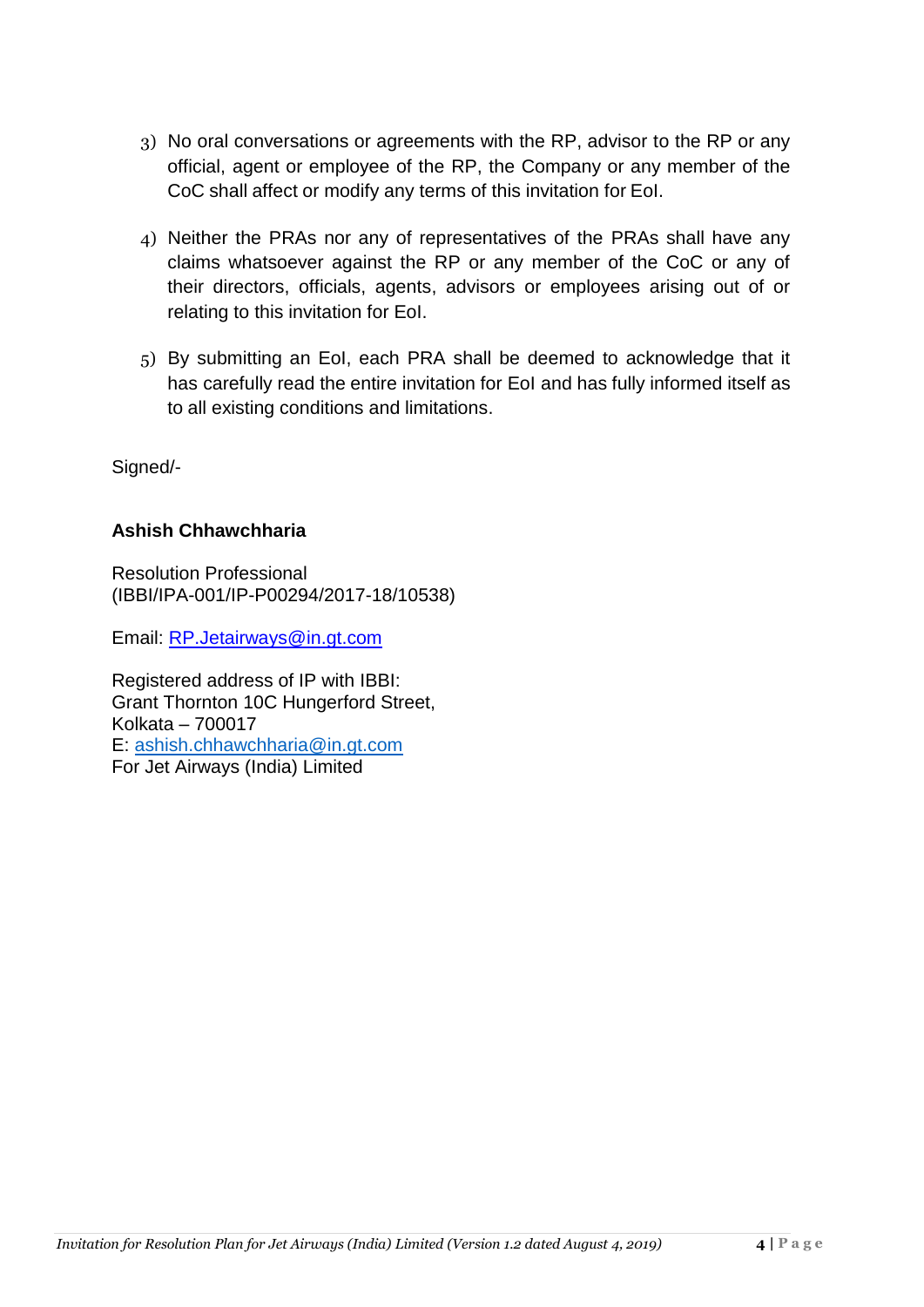# **ANNEXURE A**

## **Format of Expression of Interest**

*[On the letter head of the entity/ lead member submitting the EoI]*

**Date:**

**Ashish Chhawchharia** Resolution Professional for Jet Airways (India) Limited, Siroya Centre Sahar Airport Road, Andheri (East) MUMBAI MH 400099 IN

**E-mail ID:** [fly.Jetairways@in.gt.com](mailto:fly.Jetairways@in.gt.com)

## **Subject: Expression of Interest** ("EoI") for submitting Resolution Plan for Jet Airways (India) Limited ("**Corporate Debtor**") undergoing Corporate Insolvency Resolution Process ("**CIRP**")**.**

Dear Sir,

In response to the public advertisement dated July 20, 2019 ("**Advertisement**") inviting EoI for submission of resolution plans for the Corporate Debtor undergoing corporate insolvency resolution process as per the provisions of the Insolvency and Bankruptcy Code, 2016 ("**IBC**"), we confirm that we have understood the eligibility criteria mentioned in Annexure B to the invitation for EoI and meet the necessary threshold and criteria mentioned therein and submit our EoI for submission of a resolution plan for the Corporate Debtor ("**Resolution Plan**").

Along with our EoI, we have also provided information and documents as required under the invitation for EoI in the prescribed formats.

We further undertake that the information furnished by us in this EoI and Annexures is true, correct, complete, and accurate and we agree and acknowledge that:

- (a) the EoI and all its contents will be evaluated by the Resolution Professional ("**RP**") (on behalf of the Committee of Creditors ("**CoC**")) of the Corporate Debtor to determine our eligibility to submit a Resolution Plan;
- (b) the RP/ CoC reserve the right to determine at their sole discretion, whether or not we qualify for the submission of the proposal and may reject the EoI submitted by us without assigning any reason/without any liability whatsoever;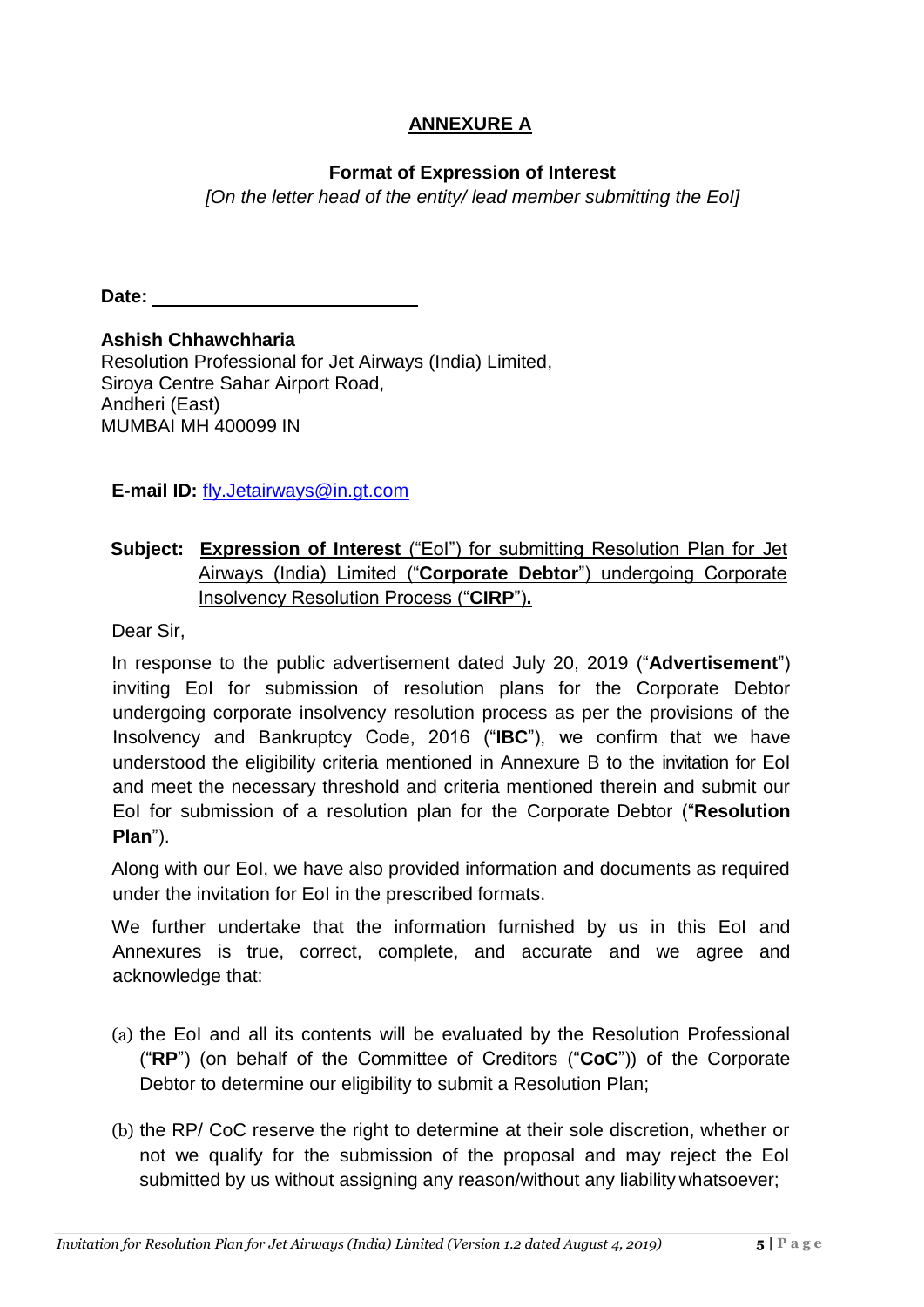- (c) the RP/ CoC reserve the right to request for additional information or clarification(s) from us for the purposes of the EoI and we shall promptly comply with such requirements. Failure to address the queries of the RP to his satisfaction or our non-responsiveness may lead to rejection of our EoI;
- (d) Meeting the qualification criteria set out in EoI alone does not automatically entitle us to participate in the process;
- (e) We will continue to meet the eligibility criteria throughout the bid process, and any material adverse change affecting our/consortium's (or any of its members) eligibility or ability to submit a Resolution Plan shall be intimated immediately;
- (f) We are not an ineligible person in terms of provisions of Section 29A of the IBC. We are a 'fit and proper' person and do not suffer from any legal disability to be a promoter entity of the Corporate Debtor under the applicable laws including listing agreements, stock exchange requirements and regulations and guidelines of the Securities and Exchange Board of India.

Yours Sincerely,

On behalf of [*Insert the name of the entity submitting the EoI*]

Signature:

Name of the

signatory:

Designation:

Name of the entity:

Seal/Stamp of the

entity (if any)

- In case EoI is from a consortium Applicant, it shall be signed by each member of *the Consortium.*
- *The person signing the EoI and other supporting documents should be an authorised signatory supported by necessary board resolutions/authorization letter.*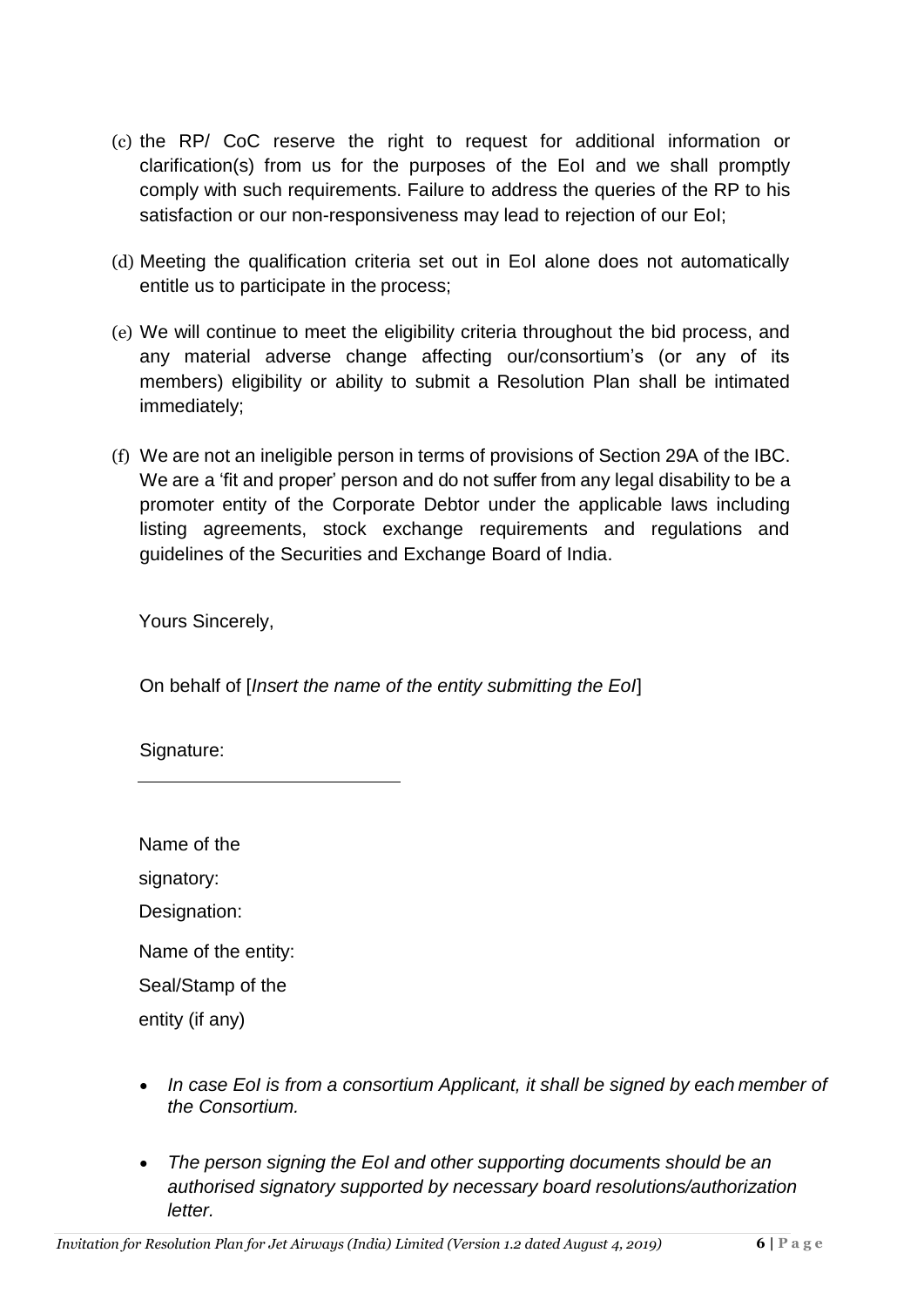## **ANNEXURE B**

#### **Eligibility Criteria**

(Set out in accordance with section 25(2)(h) of the Code)

- PRA can be strategic investors (SIs) and/or financial investors (FIs). Eligibility criteria for both SI and FI have been detailed below. FIs may include financial entities such as private equity funds, investment funds, or other pooled investment vehicles. Please note that this is an indicative list and is not exhaustive and has been presented for illustration purposes only.
- A PRA must demonstrate the criteria (the "Qualification Criteria"):
	- (i) In the event PRA is not a Consortium:
		- A. If the PRA is an SI, it must have:
			- a minimum Net Worth<sup>1</sup> INR 10,00,00,00,000 (Indian Rupees One Thousand Crore) in the immediately preceding financial year;
				- **OR**
			- funds available for investment/deployment in Indian companies or Indian assets of INR 10,00,00,00,000 (Indian Rupees One Thousand Crore) or more in the immediately preceding completed financial year
		- B. If the PRA is FI, then it must have:
			- Minimum Asset Under Management (AUM) of INR 20,00,00,00,000 (Indian Rupees Two Thousand Crore) in the immediately preceding completed financial year; **OR**
				- Committed funds available for investment/deployment in Indian companies or Indian assets of INR 10,00,00,00,000 (Indian Rupees One Thousand Crore or more in the immediately preceding completed financial year.
	- (ii) In the event the PRA is a Consortium, it should fulfil the following requirements:
		- A. The consortium would be required to have a lead consortium member identified upfront which shall be the entity with the single largest equity participation in the consortium with authority to bind, represent and take decisions on behalf of the Consortium.
		- B. In the event the consortium is made up of body corporates, the net worth of the consortium shall be calculated as the weighted average of the net worth of the individual members (value of any negative parameter shall be considered as nil). Provided that only such portion

 $\overline{a}$ 

<sup>&</sup>lt;sup>1</sup> Net worth = (paid up equity share capital) + (reserves & surplus) – (revaluation reserves) – (intangible assets) – (miscellaneous expenditure to the extent not written off & carry forward losses) based on consolidated financials at PRA's Level.

*Invitation for Resolution Plan for Jet Airways (India) Limited (Version 1.2 dated August 4, 2019)* **7 | P a g e**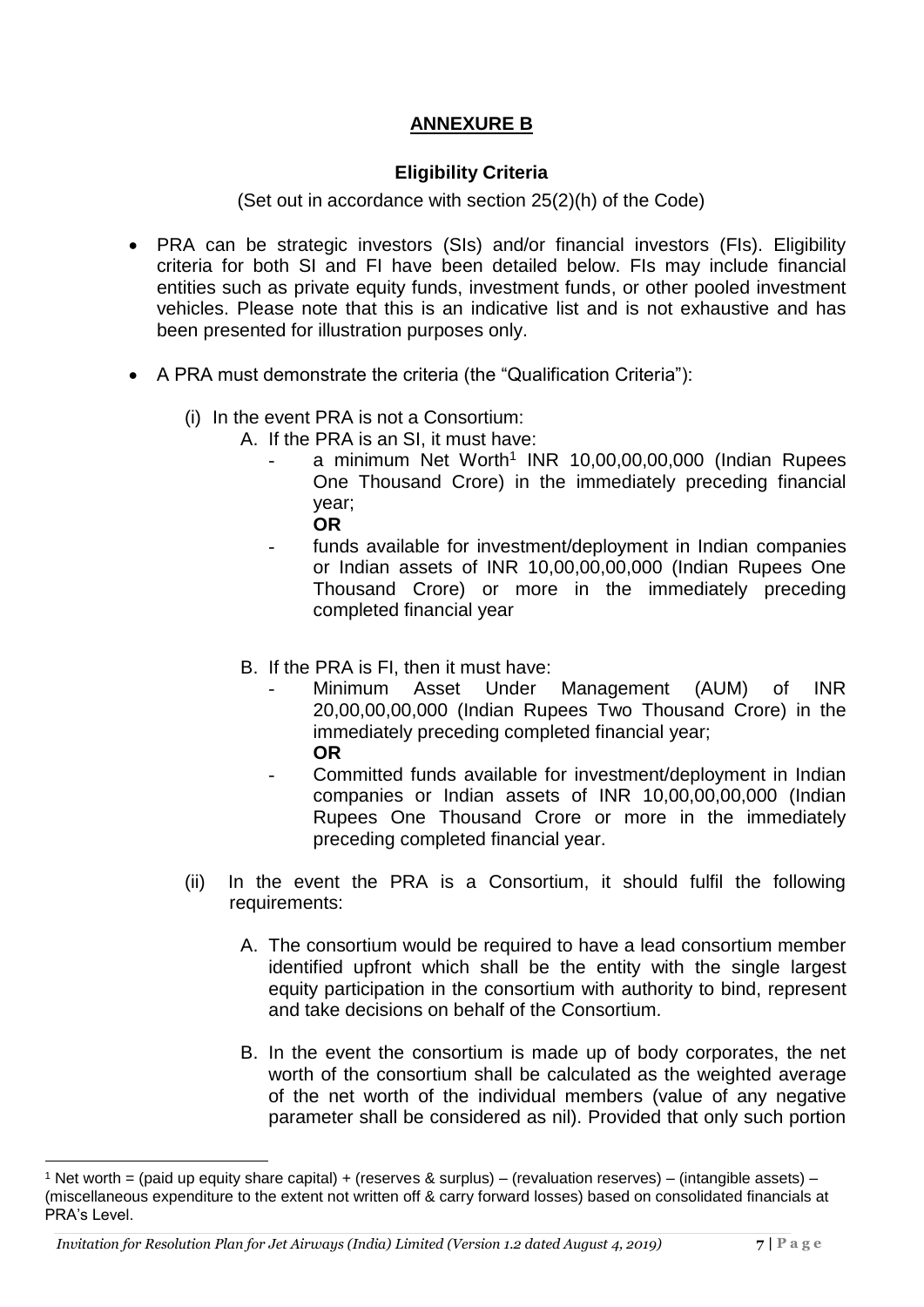of their net worth as is proportionate to their shareholding in the consortium will be considered towards the qualification criteria under the EOI.

- C. In the event the consortium is made up of FIs the minimum AUM of consortium shall be calculated as weighted average of individual member's AUM or committed funds available for investment/deployment in Indian companies. Provided that only such portion of their AUM/committed funds as is proportionate to their shareholding in the consortium will be considered towards the qualification criteria under the EOI.
- D. In the event the consortium includes a combination of SIs and FIs the qualifying criteria applicable to the lead member shall be applied based on weighted share of members of the Lead members' category i.e. either SIs or FIs.
- E. In the event the lead consortium member is not in a position to enlist the other consortium members, then the lead consortium member shall be considered to be the sole PRA for the purpose of determining eligibility under the EoI.
- F. Any SI/FI can participate in only 1 (one) consortium or can submit only 1 (one) EOI.
- All the members of the consortium shall be jointly and severally responsible for legal compliance and compliance with the terms of the invitation for EoI, the RFP and the Resolution Plan.
- RP & CoC reserve the right to request further information for the purpose of determining eligibility and qualification of PRAs at any stage.
- Any entity which has been barred by the Central/ State Government/Ministry of Civil Aviation /Directorate General of Civil Aviation, or any entity acting jointly or in concert or controlled by them, from operating or engaging in the business of providing air transport services, as on the date of submission of the EOI, would not be eligible to submit the EOI, either individually or as member of a Consortium and if any such prohibition is imposed after the submission of the EoI, then such PRA shall be disqualified.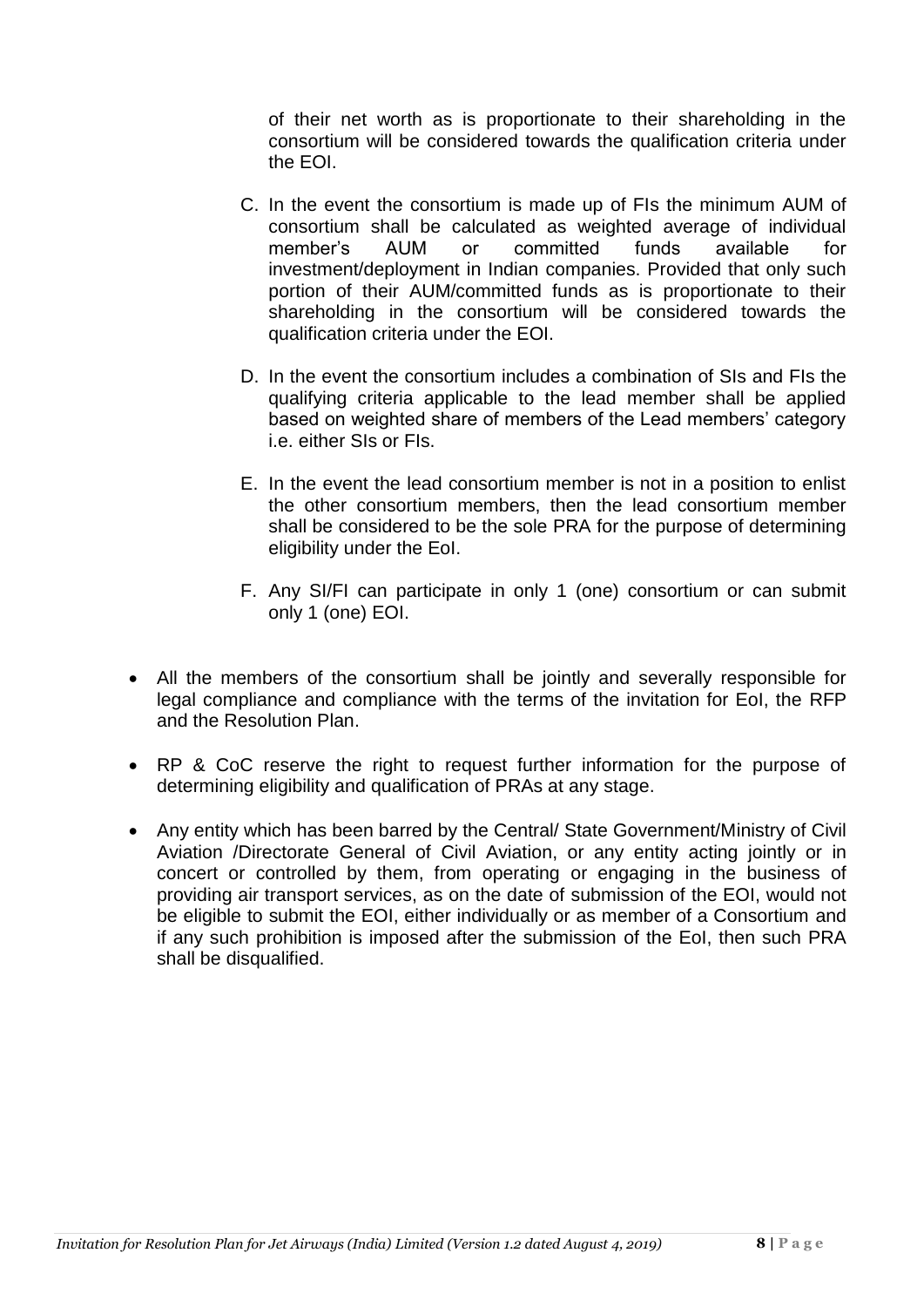## **ANNEXURE C**

#### **Documents to be submitted along with EoI**

|                | <b>Strategic Investor</b>                                                                                                                                                                                                                                | <b>Financial Investor</b>                                                                                                                                                                                                                                                                      |
|----------------|----------------------------------------------------------------------------------------------------------------------------------------------------------------------------------------------------------------------------------------------------------|------------------------------------------------------------------------------------------------------------------------------------------------------------------------------------------------------------------------------------------------------------------------------------------------|
| 1 <sub>1</sub> | Profile of the PRA (As per<br>Annexure D)                                                                                                                                                                                                                | Profile of the PRA(As per Annexure<br>D)                                                                                                                                                                                                                                                       |
| 2.             | Copies of Certificate of<br>Incorporation/ Registration and<br><b>Constitutional Documents (such as</b><br>Memorandum of Association, Article<br>of Association)                                                                                         | Copies of Certificate of<br>Incorporation/Registration and<br><b>Constitutional Documents (such as</b><br>Memorandum of Association, Article<br>of Association)                                                                                                                                |
| 3.             | Audited financial statement at the<br>end of the immediately<br>preceding<br>completed financial year, but not<br>earlier than March 31, 2018                                                                                                            | Audited financial statement at the<br>end of the immediately<br>preceding<br>completed financial year, but not<br>earlier than March 31, 2018                                                                                                                                                  |
| 4.             | Certificate from Statutory Auditor or<br><b>Chartered Accountant or Company</b><br>Secretary or equivalent in the<br>jurisdiction of<br>incorporation/registration of the<br>entity certifying tangible net worth<br>as at end of last 3 financial years | Certificate from Statutory Auditor or<br><b>Chartered Accountant or Company</b><br>Secretary or equivalent in the<br>jurisdiction of incorporation of the<br>entity certifying AUM as at end of<br>last 3 financial years and committed<br>funds not earlier than as at 31st<br>December 2018. |
| 5.             | Undertaking<br>duly<br>executed<br>on<br>stamp paper (As per Annexure E)                                                                                                                                                                                 | Undertaking<br>duly<br>executed<br>on<br>stamp paper (as per Annexure E)                                                                                                                                                                                                                       |
| 6.             | Affidavit by each SI confirming that<br>ineligible<br>entity<br>is<br>the<br>not<br>to<br>participate<br>in<br>the<br>corporate<br>insolvency resolution process under<br>section 29A of the Code.                                                       | Affidavit by each FI confirming that<br>entity<br>the<br>is<br>ineligible<br>not<br>to<br>participate<br>the<br>in<br>corporate<br>insolvency resolution process under<br>section 29A of the Code.                                                                                             |

#### **In case of a consortium:**

- *Power of attorney in the form set out in Annexure G must be submitted in case of a consortium*
- *The above documents including certificates are required for each of the consortium members.*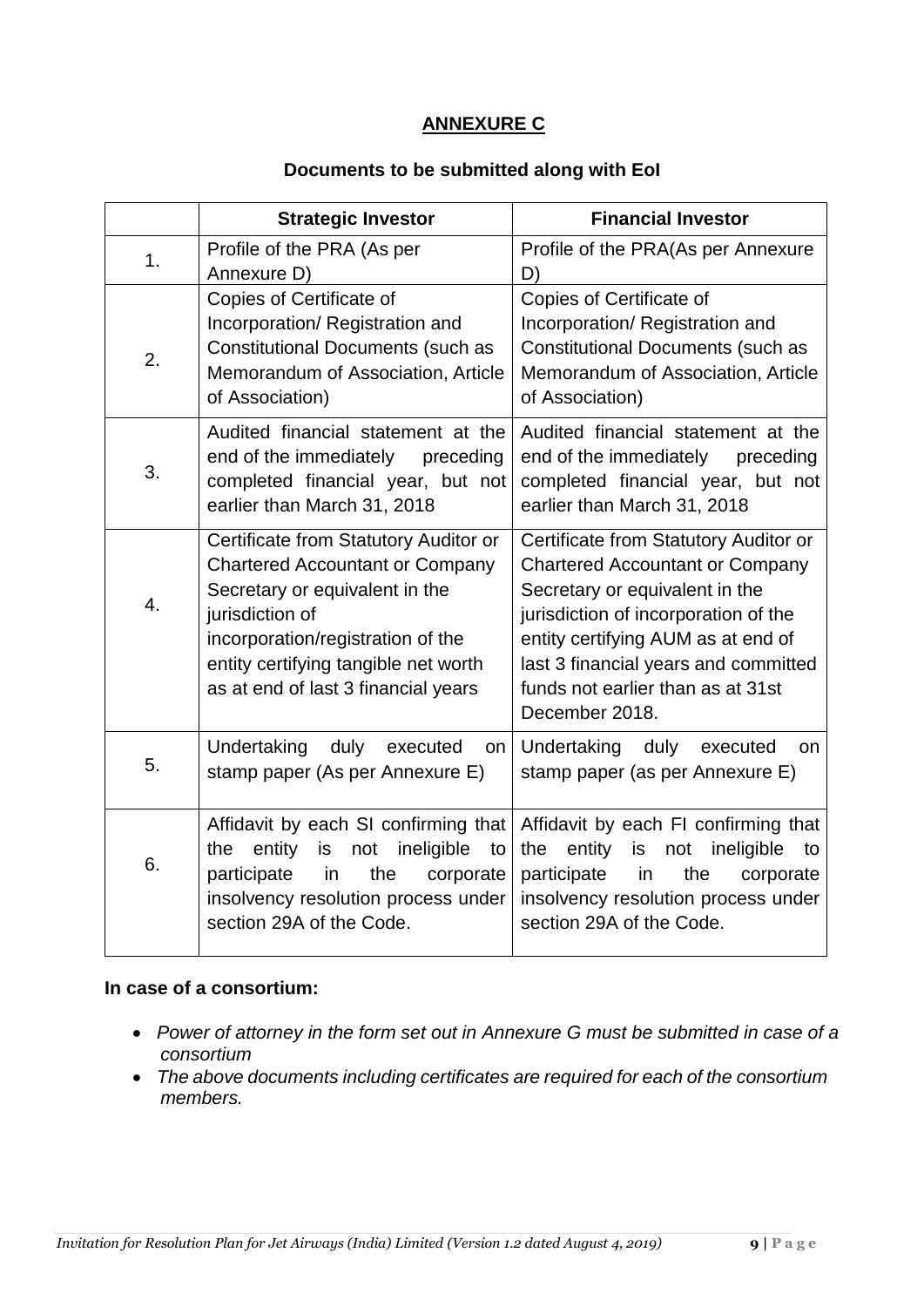# **ANNEXURE D**

## **Details of Potential Resolution Applicant**

*[Note: In case of consortium, the details set out below are to be provided for each of the members]*

#### **1. Name and address:**

- a. Name of the firm/ company/ organisation/partnership sole individual:
- b. Address:
- c. Telephone No:
- d. Fax:
- e. Email:

## **2. Date of Establishment/ Date of Birth (for sole individual):**

## **3. Core Area of Expertise:**

## **4. Contact Person:**

- a. Name:
- b. Designation:
- c. Telephone No:
- d. Email:

## **5. Experience of the Company in the relevant sector.**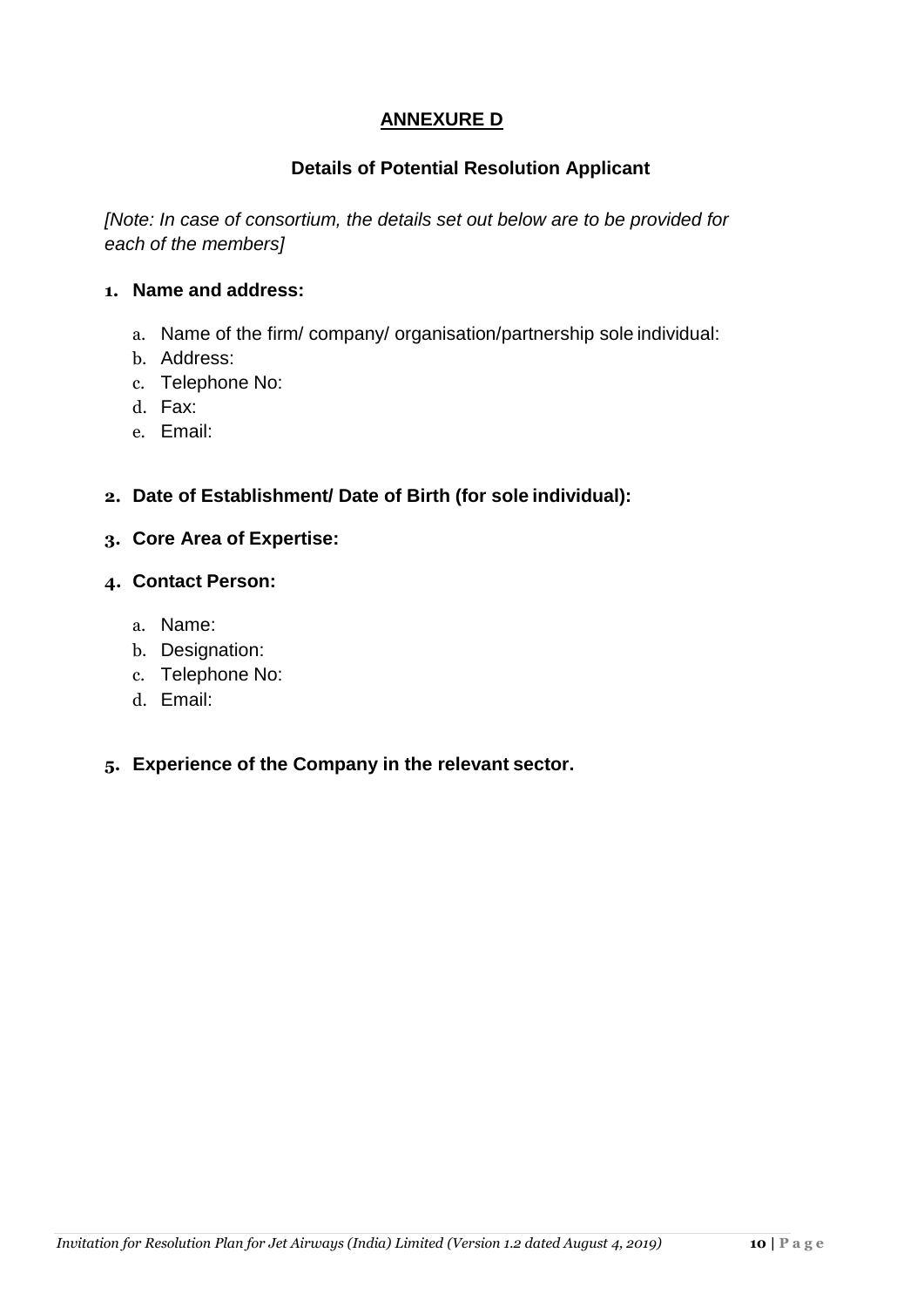# **ANNEXURE E UNDERTAKING BY RESOLUTION APPLICANT<sup>2</sup>**

To,

## **Ashish Chhawchharia** Siroya Centre Sahar Airport Road, Andheri (East) MUMBAI MH 400099 IN

## (the "**Resolution Professional**")

Dear Sir,

 $\overline{a}$ 

- **Sub:** Resolution Applicant's undertaking in relation to the invitation for expression of interest **("Invitation for EoI")** by the Resolution Professional published on 20 July, 2019 pursuant to the Insolvency and Bankruptcy Code of 2016 ("**Code**") and the process prescribed thereunder ("**Resolution Process**")
- 1. We, [*Insert name of the Resolution Applicant*] ("**Resolution Applicant**"), refer to the Invitation for EoI and our expression of interest pursuant to the same dated [], 2019 **("EoI"**) and provide our unconditional acceptance of the terms and conditions set out in Invitation for EoI as amended from time to time in accordance with the procedure set out under the Code. Further and in relation to the said invitation for EoI and the requirements as set out in the Code, the Resolution Applicant undertakes, agrees and acknowledges that the Resolution Applicant (collectively, the "**Undertaking**"):
	- (a) meets the criteria specified by the committee of creditors under clause (h) of sub- section (2) of Section 25 of the Code;
	- (b) is not ineligible to participate in the Resolution Process under the provisions of Section 29A of the Code;
	- (c) shall upon any potential or actual contravention of any of the provisions of the Code or the IBC IRP Regulations, including any ineligibility or disqualification under the Resolution Process, immediately intimate the Resolution Professional of the same;
	- (d) has submitted interest in the EoI and other requisite information strictly as per the format prescribed in the Invitation for EoI, without any deviations or conditions and without setting out any assumptions or notes qualifying the invitation for EoI:

<sup>&</sup>lt;sup>2</sup> If the EoI is by a consortium, each member of the consortium must submit this undertaking.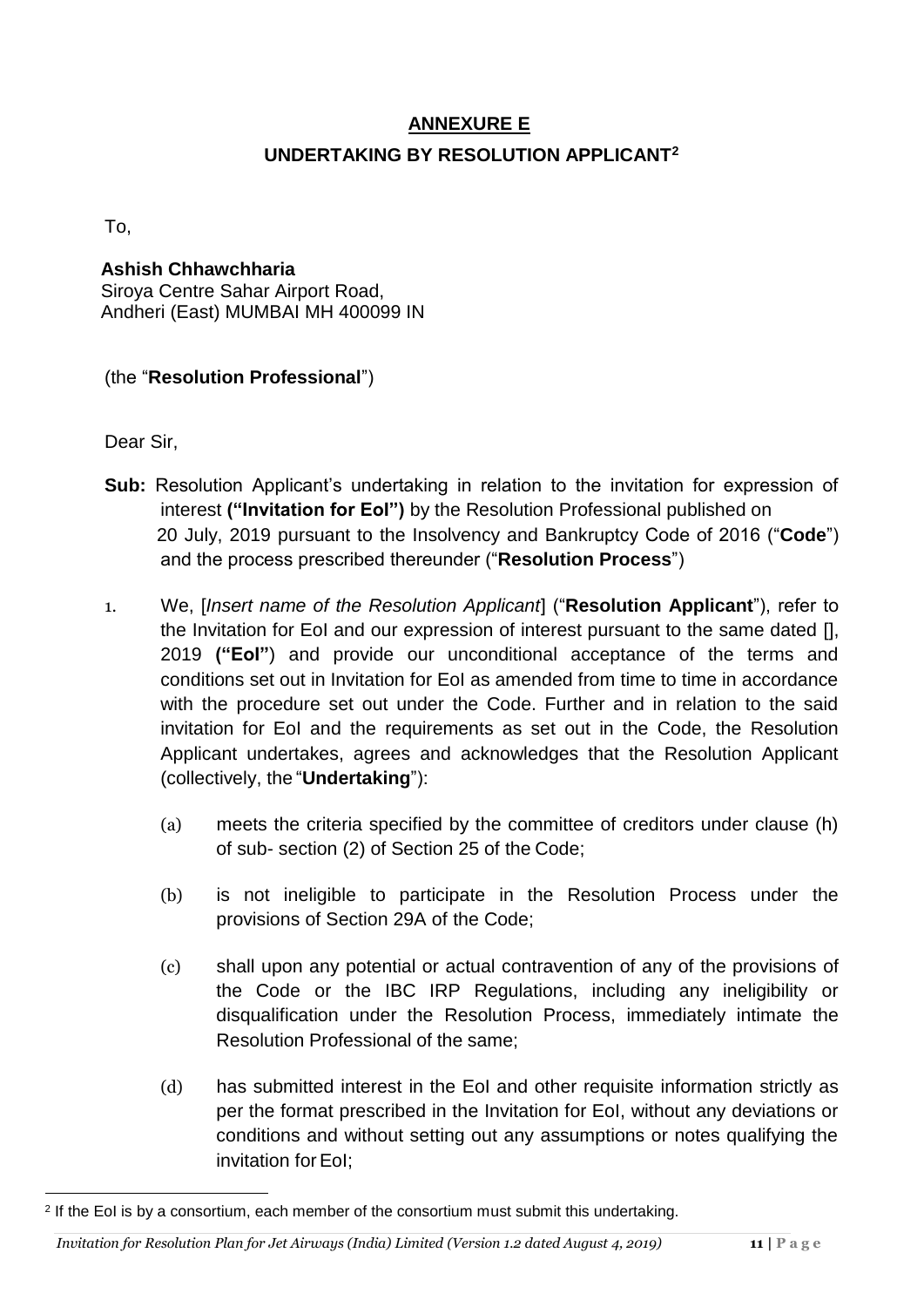- (e) has provided all information and data during this Resolution Process, in a manner that is true, correct, accurate and complete and no such information, data or statement provided by the Resolution Applicant is inaccurate or misleading in any manner; and
- (f) shall maintain confidentiality of the information received as a part of the Resolution Process and shall not use such information to cause any undue gain or undue loss to itself or any other person and shall comply with the requirements under sub-section (2) of Section 29 of the Code.
- 2. In addition to the undertaking set out under clause 1 (e) above, the Resolution Applicant confirms that all the confirmations, declarations and representations made in the EoI are valid as on the date of this Undertaking and acknowledge that the discovery of any false information or record at any time will render the Resolution Applicant ineligible under the Resolution Process and liable to forfeit any refundable deposit and attract penal action under the Code.

Thank you.

Yours sincerely,

**……………………………………..**

Rubber stamp/seal (if any) of the Resolution Applicant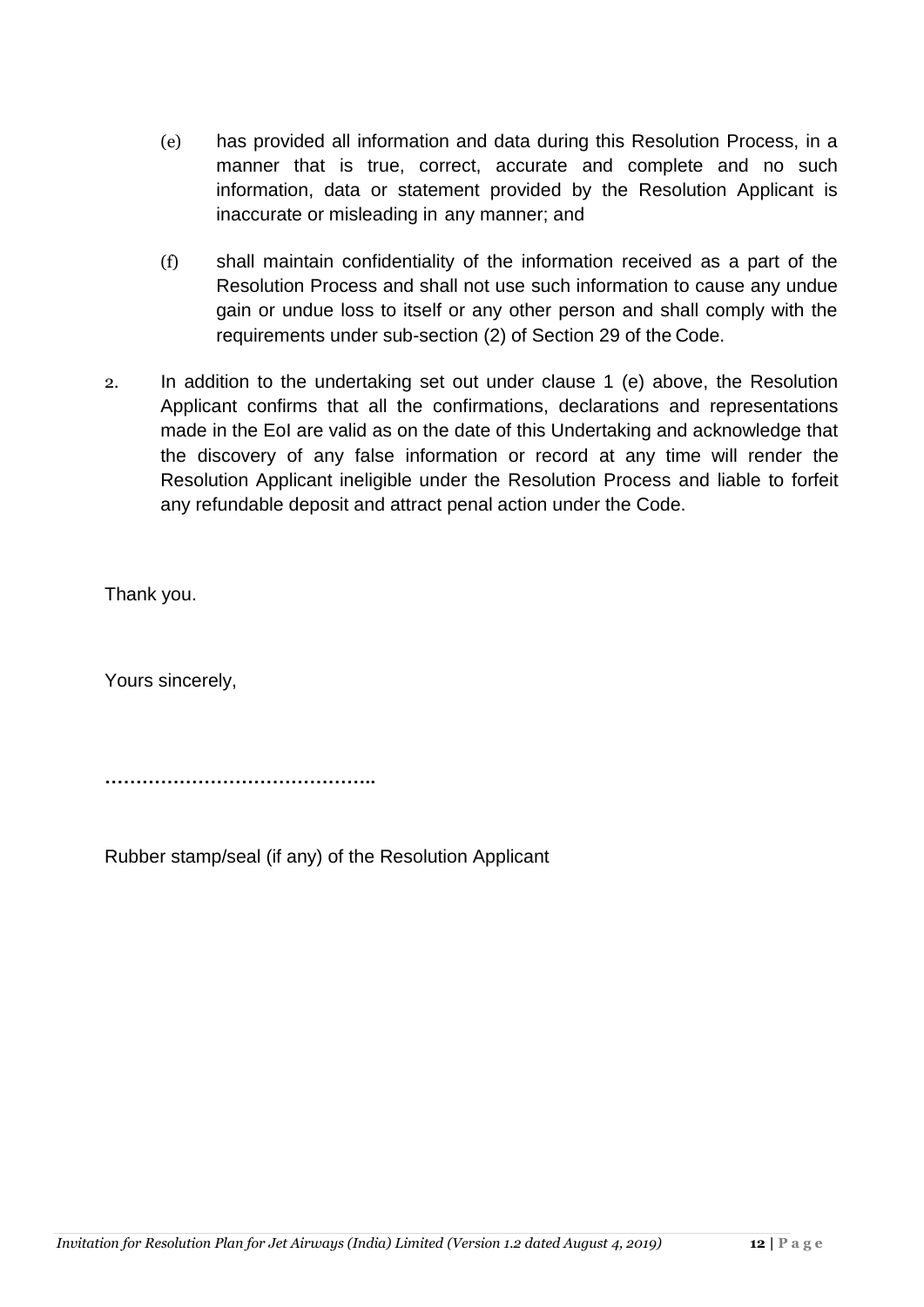# **ANNEXURE F**

# **Process and Guidelines on Virtual Data Room (VDR) access and Due Diligence**

 The Eligible PRAs will be required to pay a one-time VDR access fees of INR 10 lacs (Ten lakhs) + Applicable Taxes thereon ("**VDR Fee**"). The fee must be paid to gain access to the VDR for conducting their due diligence, and the same can be paid by drawing Demand Drafts payable in Mumbai favouring Jet Airways (India) Limited or by NEFT/RTGS (bank details for remittance provided below):

# **IFSC Code** SBIN0004791  **Beneficiary a/c no.** 36035234455

- If the Eligible PRAs do not appear in the Final List, then the VDR Fee shall be returned, unless the reason for their exclusion from the Final List is on account of their misrepresentation, fraud or ineligibility under section 29A of the Code.
- The PRAs need to provide details of email ids (maximum five email ids) to which the VDR access may be granted. Details for authorisation can be sent on RP.Jetairways@IN.GT.COM to the Resolution Professional.
- The PRAs will be given access to the information and documents related to the Corporate Debtor for a defined period. Presently, it is envisaged that the site inspections and duediligence by the PRAs should be completed before September 12, 2019.
- The shortlisted prospective RAs can visit and inspect the assets/project sites/Office of the corporate debtor between 10am to 6pm from Monday to Saturday after confirming with the Resolution Professional and request for the same needs to be given via email RP.Jetairways@IN.GT.COM at least 48 hours in advance to the Resolution Professional.
- For site-visits, a maximum of 5 representatives of the prospective RAs are permitted on each visit. Further, all transportation / accommodation / lodging expenses and any other associated costs of due-diligence or inspection will be borne by the shortlisted prospective RAs.
- The information in this document and the VDR along with all other documents provided to the Prospective RAs has been collated for the preliminary reference of the recipients in making their own evaluation of the corporate debtor and does not purport to be accurate, comprehensive or complete. All information provided herein and/or disclosed pursuant to the terms hereof has been provided by the Corporate Debtor and has not been independently verified. All recipients should conduct their own diligence, investigation and analysis of the Corporate debtor and the data set forth in the VDR and otherwise provided. While the information has been prepared in good faith, no representation or warranty, express or implied, is or will be made and no responsibility or liability is or will be accepted by the Resolution Professional, its professional advisors, the Corporate debtor or by any of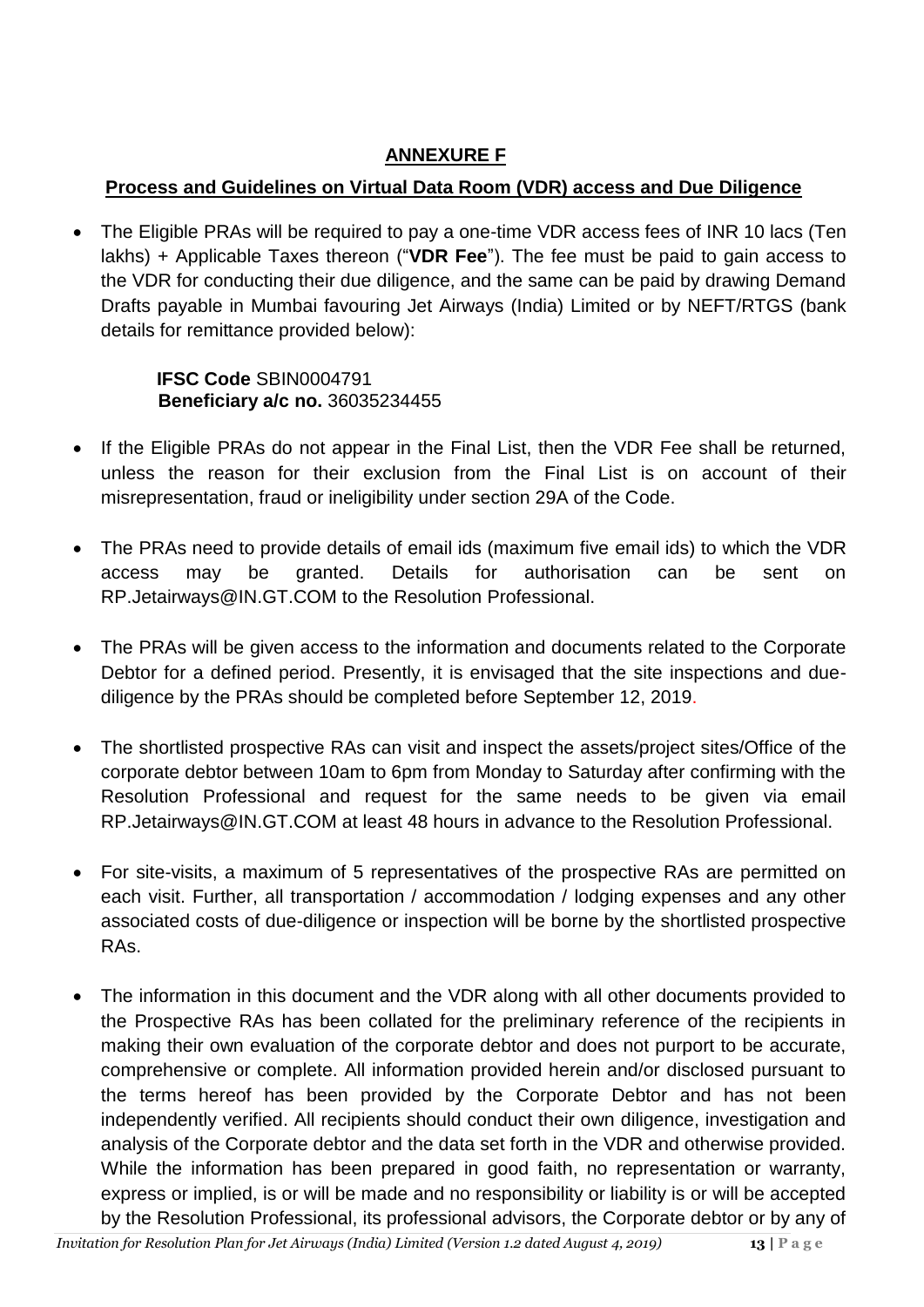its officers, employees or agents and/or the Committee of Creditors in relation to the accuracy, fairness, authenticity or completeness of this document or any other written or oral information made available to any interested party or its advisers and any such liability is expressly disclaimed.

- All information regarding the past performance of the Corporate Debtor is not a guide for future performance. Forward-looking statements in this document/RFP or any other document in the VDR, if any, are not predictions and may be subject to change without notice. Actual results may differ materially from these forward-looking statements due to various factors. In so far as the information contained in the VDR includes current or historical information, the accuracy, authenticity, correctness, fairness, and completeness of such information cannot be guaranteed. This document has not been approved and will or may not be reviewed or approved by any statutory or regulatory authority in India or by any stock exchange in India or any other jurisdiction. This document is not all inclusive and does not contain all of the information that the recipient may consider material for the purpose of the Proposed Transaction.
- The recipient acknowledges that it will be solely responsible for its own assessment of the market and the market position of the corporate debtor and that it will conduct its own analysis and be solely responsible for forming its own view of the potential future performance of the business of the corporate debtor.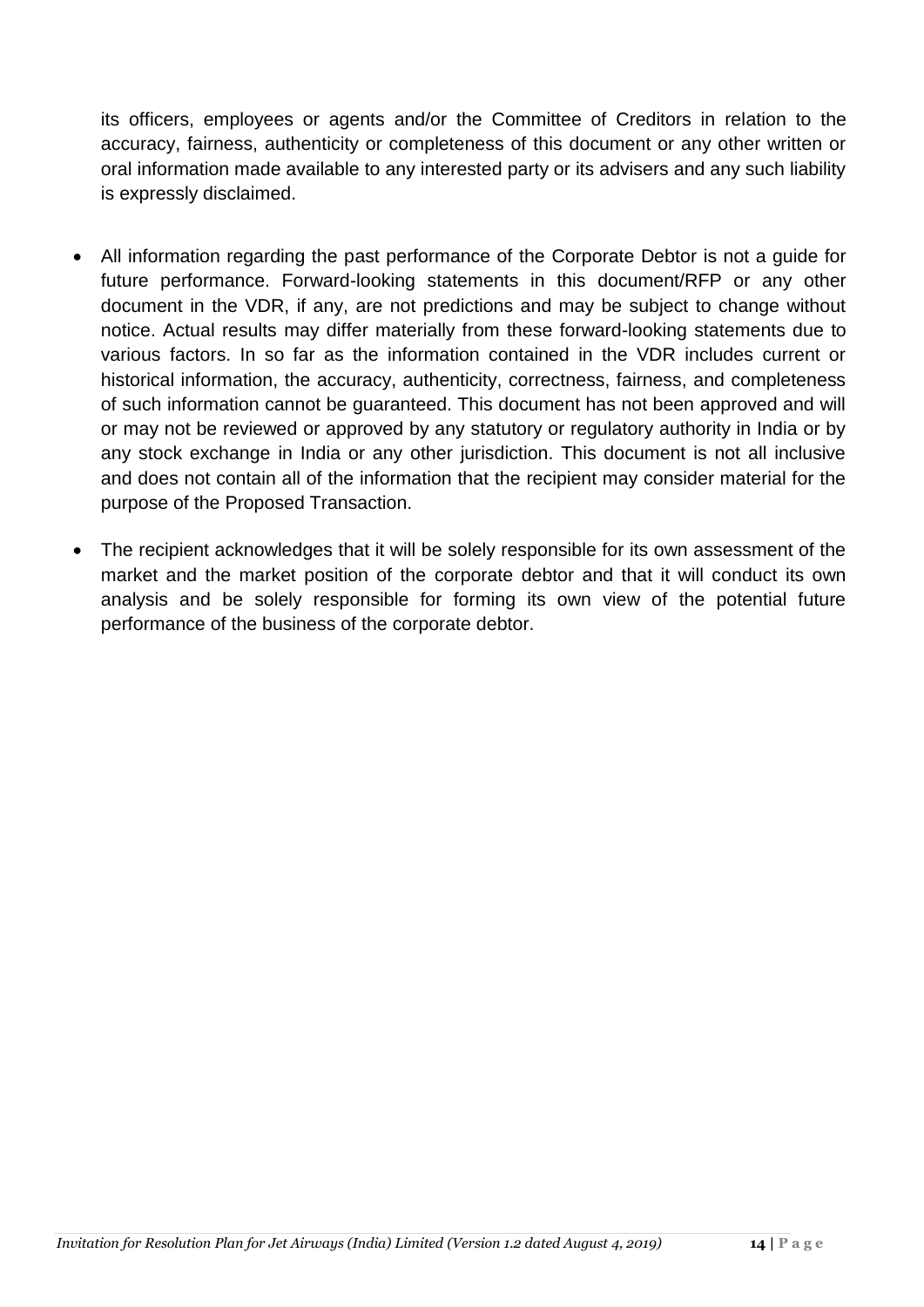### **ANNEXURE G**

#### **POWER OF ATTORNEY FOR NOMINATION OF LEAD CONSORTIUM MEMBER**

(**Note:** *To be on non-judicial stamp paper of appropriate value as per applicable law relevant to place of execution. Where the entity providing Power of Attorney is in jurisdictions outside India, kindly provide appropriate opinion on enforceability in India, and the relevant jurisdictions.*)

Whereas, ………………………, ………………………, ………………………… and ……………………..., (collectively the "**Consortium**") being Members of the Consortium are interested submitting an Expressions of Interest ("**EoI**") for the submission of resolution plan under corporate insolvency resolution process ("**CIRP**") for Jet Airways (India) Ltd. (the "**Corporate Debtor**"); and

Whereas, it is necessary for the Members of the Consortium to designate one of entities as the Lead Consortium Member with all necessary power and authority to do for and on behalf of the Consortium, all acts, deeds and things as may be necessary in connection with or incidental to the submission of EoI for the submission of resolution plan under CIRP for the Corporate Debtor.

Know all persons by these presents, We M/s …………………... having our registered office at ………………………, M/s.………………………, having our registered office at ………………………, M/s. …………………….., having our registered office at …………………….., and M/s…………………….., having our registered office at …………………….., (hereinafter collectively referred to as the "**Consortium Members**") do hereby irrevocably designate, nominate, constitute, appoint and authorize [M/s] ………………………………………………… having its registered office at ………………………., being one of the members of the consortium as the Lead Consortium Members and true and lawful attorney of the consortium (hereinafter referred to as the "**Attorney**") and hereby irrevocably authorise the Attorney to do on our behalf and on behalf of the consortium, all or any of such acts, deeds or things as may be necessary in connection with or incidental to the submission of the EoI and participation in the CIRP of the Corporate Debtor or any other document as may be required under or pursuant to the EoI, including but not limited to signing and submission of the EoI and all other documents in relation to EoI including but not limited to undertakings, letters, certificates, acceptances, clarification, or any other deeds or documents that the resolution professional may require and generally to represent the Consortium in its dealings with the resolution professional and the committee of creditors or any person, in all matters in connection with or relating to or arising out of the EoI or the CIRP.

We hereby ratify all acts, deeds and things done or to be done by our said attorney pursuant to this Power of Attorney and that all acts, deeds and things done by our aforesaid Attorney shall be binding on us and shall always be deemed to have been done by us.

All the terms used herein but not defined shall have the meaning ascribed to such terms under the Expression of Interest.

In witness where of we the Members of the Consortium above named have executed this power of attorney on this …………………. Day of ………. 2019.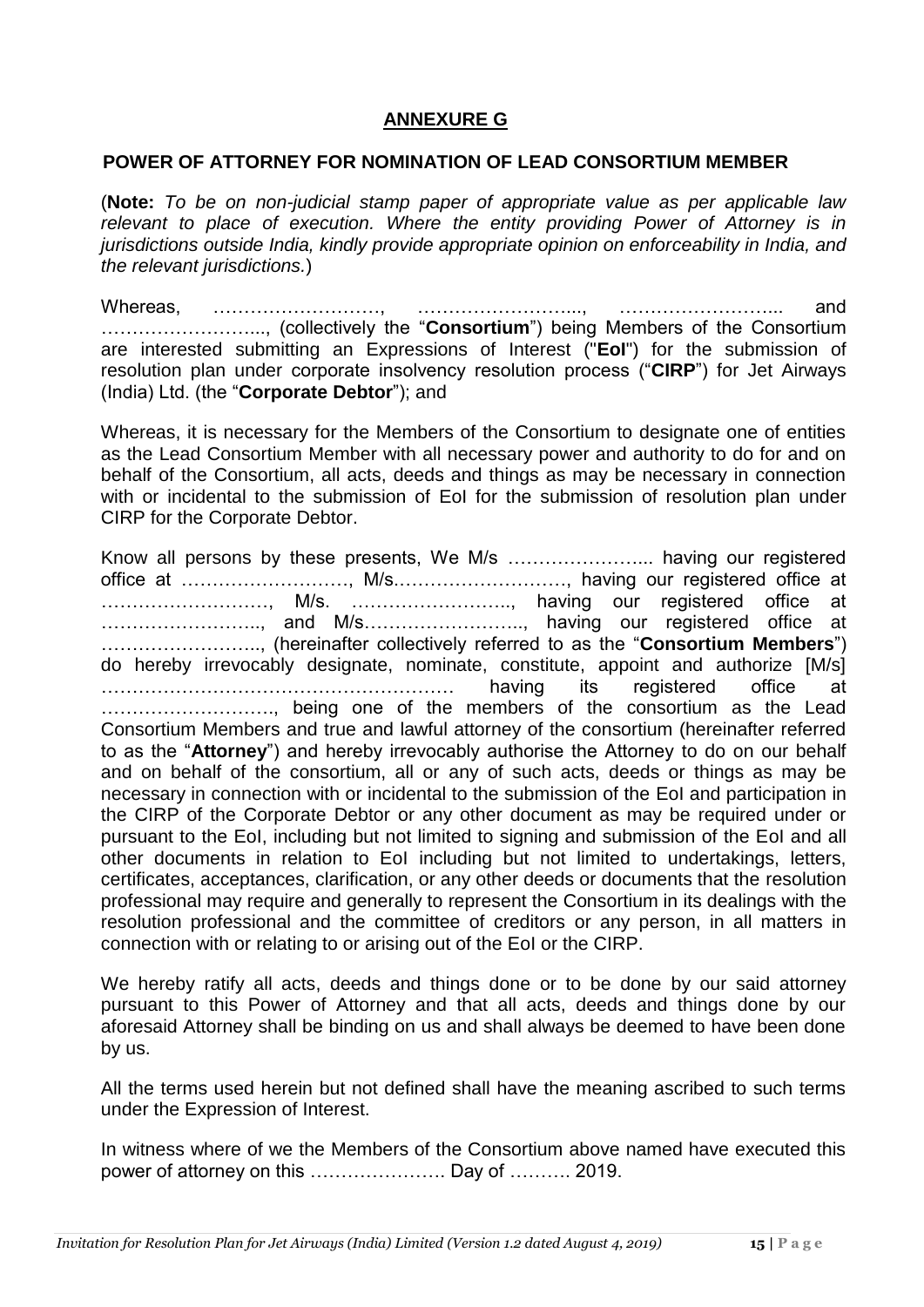Signed by the within named

[*Insert the name of the executant entity*]

through the hand of

……………………………………….

(Name, designation and address of the executant)

Duly authorised by the board of [*insert name of the executant entity*] to issue such Power of Attorney

Dated this ………………………. day of ………

Accepted

………………………………

Signature of Attorney

(Name, designation and address of the Attorney)

……………………………………

Signature and stamp of Notary of the place of execution or such other requirements as may be relevant in the jurisdiction of incorporation of the entity.

Attested

(Common seal of ……………… has been affixed in my/our presence pursuant to Board of Director's Resolution dated……passed by the board of the entity providing power of attorney.)

WITNESS:

| $\mathbf 1$ |                                                                  |
|-------------|------------------------------------------------------------------|
|             | (Signature)                                                      |
|             |                                                                  |
|             |                                                                  |
| 2.          |                                                                  |
|             | (Signature)                                                      |
|             |                                                                  |
|             |                                                                  |
|             | (To be executed and signed by all the Members of the Consortium) |